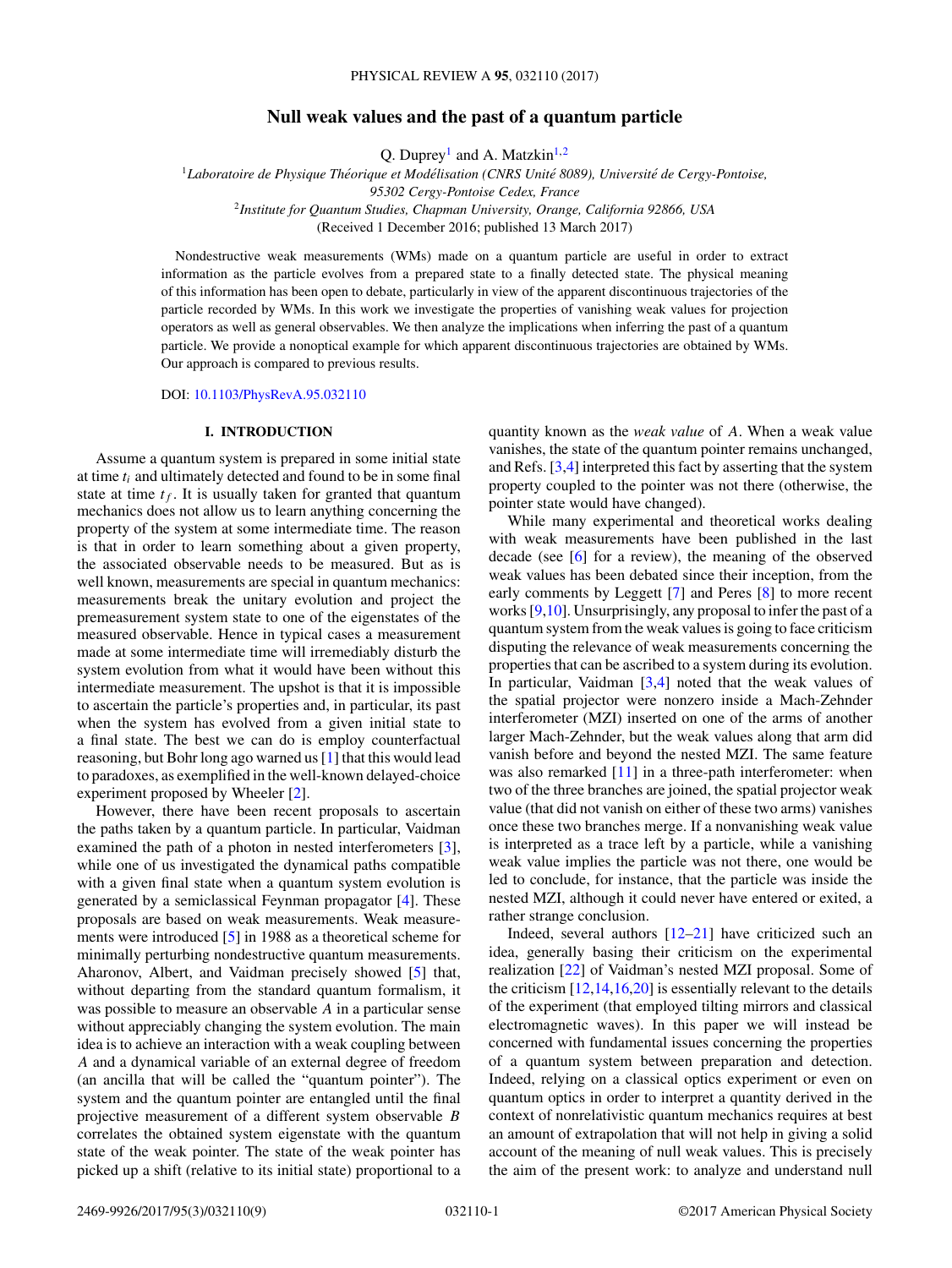<span id="page-1-0"></span>weak values and from there examine which interpretations make sense. To the best of our knowledge, such a work has not been undertaken.

This work is organized as follows. We will first recall the weak measurement formalism (Sec. II). We will then carefully scrutinize the case of vanishing weak values and give a couple of illustrations (Sec. III). Section [IV](#page-4-0) will be devoted to the interpretation of null weak values, which we will discuss and compare with the views expounded in recent papers  $[3,14,17-19,23]$  $[3,14,17-19,23]$ . We will draw our conclusions in Sec. [V.](#page-7-0)

## **II. WEAK MEASUREMENTS**

The underlying idea at the basis of the weak-measurement (WM) framework is to give an answer to the question, What is the value of a property (represented by an observable *A*) of a quantum system while it is evolving from an initial state  $|\psi(t_i)\rangle$  to a final state  $|\chi(t_f)\rangle$  obtained as a result of an usual projective measurement?. As our interest in this paper concerns the instance of null weak values, we will restrict our exposition to the simplest case, a bivalued observable *A*, with eigenstates and eigenvalues denoted by  $A|a_k\rangle = a_k|a_k\rangle, k = 1,2.$ 

Let us assume that at  $t = t_i$  the system of interest is prepared into the state  $|\psi(t_i)\rangle$  (this step is known as preselection). An ancilla (which will play the role of a quantum pointer) is at that time in state  $|\varphi(t_i)\rangle$ , so the total initial quantum state is the uncoupled state

$$
|\Psi(t_i)\rangle = |\psi(t_i)\rangle |\varphi(t_i)\rangle. \tag{1}
$$

We assume the system and the pointer will interact during a brief time interval  $\tau$  centered around  $t = t_w$  (physically corresponding to the time during which the system and the quantum pointer interact). Let the interaction Hamiltonian be specified by

$$
H_{\text{int}} = g(t)AP,\tag{2}
$$

coupling the system observable *A* to the momentum *P* of the pointer.  $g(t)$  is a smooth function that is nonvanishing only in the interval  $t_w - \tau/2 < t < t_w + \tau/2$ , such that  $g \equiv$  $\int_{t_w-\tau/2}^{t_w+\tau/2} g(t)dt$  appears to be the effective coupling constant. Equation (2) is nothing but the usual interaction employed to account for projective measurements of  $A$ : in that case  $g(t)$  is a sharply peaked function correlating each  $|a_k\rangle$  to an orthogonal state of a macroscopic pointer that collapses, projecting the system state to a random eigenstate  $|a_{k_0}\rangle$ . Here instead  $g(t)$  will be small, the pointer is quantum, and the pointer system will evolve unitarily until a subsequent projective measurement made on the system will correlate the quantum pointer with a specific final state of the system, as we now detail.

Let us denote by  $U(t_w,t_i)$  the system evolution operator between *ti* and *tw* and disregard the self-evolution of the pointer state. After the interaction ( $t > t_w + \tau/2$ ) the initial uncoupled state (1) has become entangled:

 $\vert$ 

$$
\Psi(t)\rangle = U(t,t_w)e^{-igAP}U(t_w,t_i)|\psi(t_i)\rangle|\varphi(t_i)\rangle \tag{3}
$$

$$
= U(t,t_w)e^{-igAP}|\psi(t_w)\rangle|\varphi(t_i)\rangle \tag{4}
$$

$$
= U(t,t_w) \sum_{k=1,2} e^{-ig_{ak}P} \langle a_k | \psi(t_w) \rangle | a_k \rangle | \varphi(t_i) \rangle. \tag{5}
$$

Finally, the system undergoes a standard projective measurement at time  $t_f$ : an observable *B* (different from *A*) is measured, and the system ends up in one of its eigenstates  $|b_k\rangle$ . Let us keep only the results corresponding to a chosen eigenvalue  $b_{k_0}$  and label the postselected state by  $|\chi(t_f)\rangle \equiv$  $|b_{k_0}\rangle$ . The projection on the entangled state  $|\Psi(t_f)\rangle$  given by Eq. (5) leads to the final state of the pointer correlated with the postselected system state:

$$
|\varphi(t_f)\rangle = \sum_{k=1,2} [\langle \chi(t_w)|a_k\rangle \langle a_k|\psi(t_w)\rangle] e^{-ig a_k P} |\varphi(t_i)\rangle.
$$
 (6)

If  $|\varphi(t_i)\rangle$  is a localized state in the position representation, then  $\varphi(x,t_f)$  is given by a superposition of shifted initial states,

$$
\varphi(x,t_f) = \sum_{k=1,2} [\langle \chi(t_w) | a_k \rangle \langle a_k | \psi(t_w) \rangle] \varphi(x+ga_k,t_i). \tag{7}
$$

This expression is the first step of the usual von Neumann projective by which each eigenstate  $|a_k\rangle$  of the measured observable is correlated with a given state  $\varphi(x + ga_k)$  of the pointer (but in a von Neumann measurement the second step is a projection to an eigenstate  $|a_{k_f}\rangle$  of A, which does not happen here).

Let us now assume the coupling  $g$  is sufficiently small so that  $e^{-ig a_k P} \approx 1 - ig a_k P$  holds for each *k*. Equation (6) becomes

$$
|\varphi(t_f)\rangle = \langle \chi(t_w)|\psi(t_w)\rangle \bigg(1 - igP \frac{\langle \chi(t_w)|A|\psi(t_w)\rangle}{\langle \chi(t_w)|\psi(t_w)\rangle}\bigg)|\varphi(t_i)\rangle
$$
\n(8)

$$
= \langle \chi(t_w) | \psi(t_w) \rangle \exp(-ig A^w P) | \varphi(t_i) \rangle, \tag{9}
$$

where

$$
A^{w} = \frac{\langle \chi(t_w)|A|\psi(t_w)\rangle}{\langle \chi(t_w)|\psi(t_w)\rangle} \tag{10}
$$

is the weak value of the observable *A* given pre- and postselected states  $|\psi\rangle$  and  $|\chi\rangle$ , respectively (we will sometimes employ instead the full notation  $A^w_{\langle \chi |, |\psi \rangle}$  to specify pre- and postselection). For a localized pointer state, expanding to first order the terms  $\varphi(x + ga_k, t_i)$  in Eq. (7) leads to Eq. (9): the overall shift  $\varphi(x + gA_w,t_i)$  is readily seen to result from the interference due to the superposition of the slightly shifted terms  $\varphi(x + ga_k, t_i)$ .

We can now summarize the weak-measurement protocol: (i) preselection, i.e., preparation of the initial state (1); (ii) weak coupling through the measurement Hamiltonian (2); (iii) postselection, leading to the quantum state of the pointer (9); and (iv) readout (measurement) of the quantum pointer. The quantum pointer readout allows us to extract the weak value: Eq. (9) indicates that the pointer will undergo a translation proportional to the weak value.

#### **III. NULL WEAK VALUES**

### **A. Weak values: General properties**

Following Eqs. (7)–(9) the real part of the weak value  $A_w$ appears as the shift brought to the average initial pointer-state position  $\varphi(x,t_i)$  due to its coupling with the system via the local interaction Hamiltonian (2). The weak values are generally different from the eigenvalues. Indeed, the weak-coupling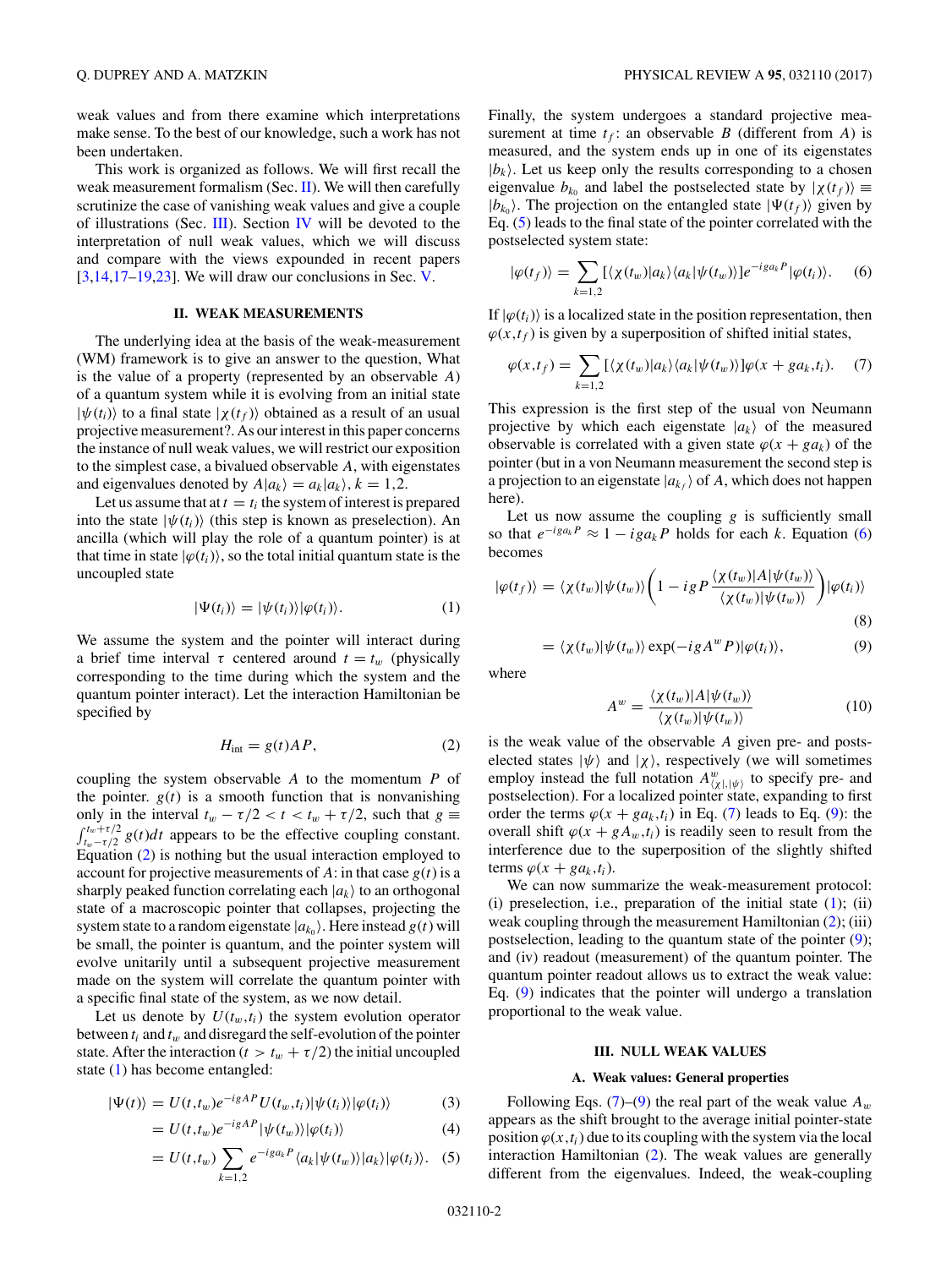<span id="page-2-0"></span>step correlates the system observable eigenstates with pointer states, but a single eigenstate is obtained only for strong couplings (relative to the pointer-state spread) and provided that a random projection takes place. The system's state is

thus radically modified when undergoing a transition from its premeasurement state to an eigenstate. The eigenvalue associated with this observable eigenstate reflects the value taken by the corresponding property after this radical change of state.

Instead, the system-pointer coupling in a weak measurement practically leaves the system state unaffected since

$$
e^{-igAP} |\psi(t_w)\rangle |\varphi(t_i)\rangle \approx |\psi(t_w)\rangle |\varphi(t_i)\rangle
$$
  
-  $i A(g|\psi(t_w)\rangle) P |\varphi(t_i)\rangle.$  (11)

The tiny fraction  $g|\psi(t_w)\rangle$  of the system state that interacts is precisely the one that couples to the quantum pointer. The weak value appears as the imprint of this coupling left on the pointer, conditioned on the final projective measurement (postselection<sup>1</sup>). The weak value as defined in Eq.  $(10)$  can be seen as the ratio of the transition amplitude to the final state  $|\chi(t_w)\rangle$  of the fraction of the state  $A|\psi(t_w)\rangle$  that has interacted relative to a noninteraction situation in which the system state remains  $|\psi(t_w)\rangle$ . In particular the numerator is the standard transition amplitude matrix element for the observable *A.* Hence a weak value cannot be associated with an eigenstate but with a transition from a preselected to a postselected state. Nevertheless, weak values obey a similar relation with regard to the computation of expectation values: the standard expectation value of *A* in state  $|\psi(t_w)\rangle$  is given in terms of eigenvalues by the textbook expression

$$
\langle \psi(t_w)|A|\psi(t_w)\rangle = \sum_f |\langle a_f|\psi(t_w)\rangle|^2 a_f. \tag{12}
$$

It can also be written in terms of weak values as

$$
\langle \psi(t_w)|A|\psi(t_w)\rangle = \sum_f |\langle \chi_f(t_f)|\psi(t_f)\rangle|^2 A_{\langle \chi_f|, |\psi\rangle}^w,\tag{13}
$$

with  $|\chi_f(t_f)\rangle = |b_f\rangle$ . Rather than involving the probability of obtaining an eigenstate, Eq. (13) is expressed in terms of the probabilities of obtaining a postselected state  $|b_f\rangle$ . Then the weak value indicated by the quantum pointer that was coupled to *A* replaces the eigenvalue in the usual expression (12). Note that the imaginary part of the right-hand side of Eq.  $(13)$  is zero.

### **B. Null weak values**

### *1. Vanishing eigenvalues*

Let us first examine the case of vanishing *eigenvalues*. In the standard von Neumann measurement scheme, a null eigenvalue implies that the (macroscopic) pointer state is left untouched: the coupling has no effect on the pointer. But apart from this specificity, a vanishing eigenvalue appears as the result of a standard projective measurement: the system state changes, as it is projected to the eigenstate associated with

the null eigenvalue for the measured observable. For example, imagine a particle entering a Mach-Zehnder interferometer. After the beam splitter, the quantum state of each atom can be described by the superposition  $|I\rangle + |II\rangle$ , where  $|I\rangle (|II\rangle)$ denotes the wave packets traveling along arm *I* (*II*). If a standard measurement of the projector onto path  $\Pi_I \equiv |I\rangle\langle I|$ yields zero, then  $(i)$  the particle is not on path  $I$ , and  $(ii)$  its quantum state has collapsed to  $|II\rangle$  (one is certain to find the particle on that path).

As another example, consider a particle with integer spin. Then measuring the spin projection along some direction can yield a null eigenvalue. The spin state is then projected to the corresponding eigenstate (as can be verified by making subsequent measurements) corresponding to no spin component along that direction. Hence we can assert that when a vanishing eigenvalue is obtained, the initial system state has been radically perturbed (as per any projective measurement), but the pointer state has remained the same because the property that has been measured is not there (no particle, no spin component).

### *2. Transition amplitudes*

As seen above, for weak measurements the system's state is not projected after the weak coupling. Hence a null weak value leaves the pointer untouched (the coupling has no effect) just as in the case of null eigenvalues, but the implication does not concern eigenvectors but transitions to the postselected state. This follows from the weak-value definition [\(10\)](#page-1-0):  $A^w = 0$  iff  $\langle \chi(t_w)|A|\psi(t_w)\rangle = 0$ , so a vanishing weak value is obtained when the transition between the fraction of the state that has interacted  $A|\psi(t_w)\rangle$  and the postselected state is forbidden. As explained in Sec.  $II$ , if the evolution of the states between the initial, interaction, and postselection times is not trivial, then the vanishing transition is between the state at the time the weak coupling takes place (with the preselected state forwarded in time) and the postselected state evolved backward in time or, alternatively, between the transformed state  $A|\psi(t_w)\rangle$  evolved up to  $t_f$  and the postselected state.

As is well known from elementary quantum mechanics, a forbidden transition means that the final state cannot be reached under the action of the observable operator on the initial state. Here the final state is the postselected state, and the action of the operator transforming the premeasurement state is physically due to the weak interaction between the system and the quantum pointer. Under this setting, weak measurements can be seen as an experimentally feasible protocol in order to measure the vanishing transition amplitudes.

### *3. Meaning of null weak values*

A null weak value correlates successful postselection with the quantum pointer having been left unchanged despite the interaction with the system. The reason, as seen in the preceding paragraph, is that the transition amplitude vanishes. If the postselected state is obtained, then the property represented by *A* cannot be detected by the weakly coupled quantum pointer. For example, when the weak value  $\Pi_I^u$ of a spatial projector  $\Pi_I \equiv |I\rangle\langle I|$  vanishes, this means that the postselected state cannot be reached from the region  $|I\rangle$ where the weak interaction took place. So in a sense to

<sup>1</sup>Of course, postselection irremediably modifies the system state, as per any projective measurement.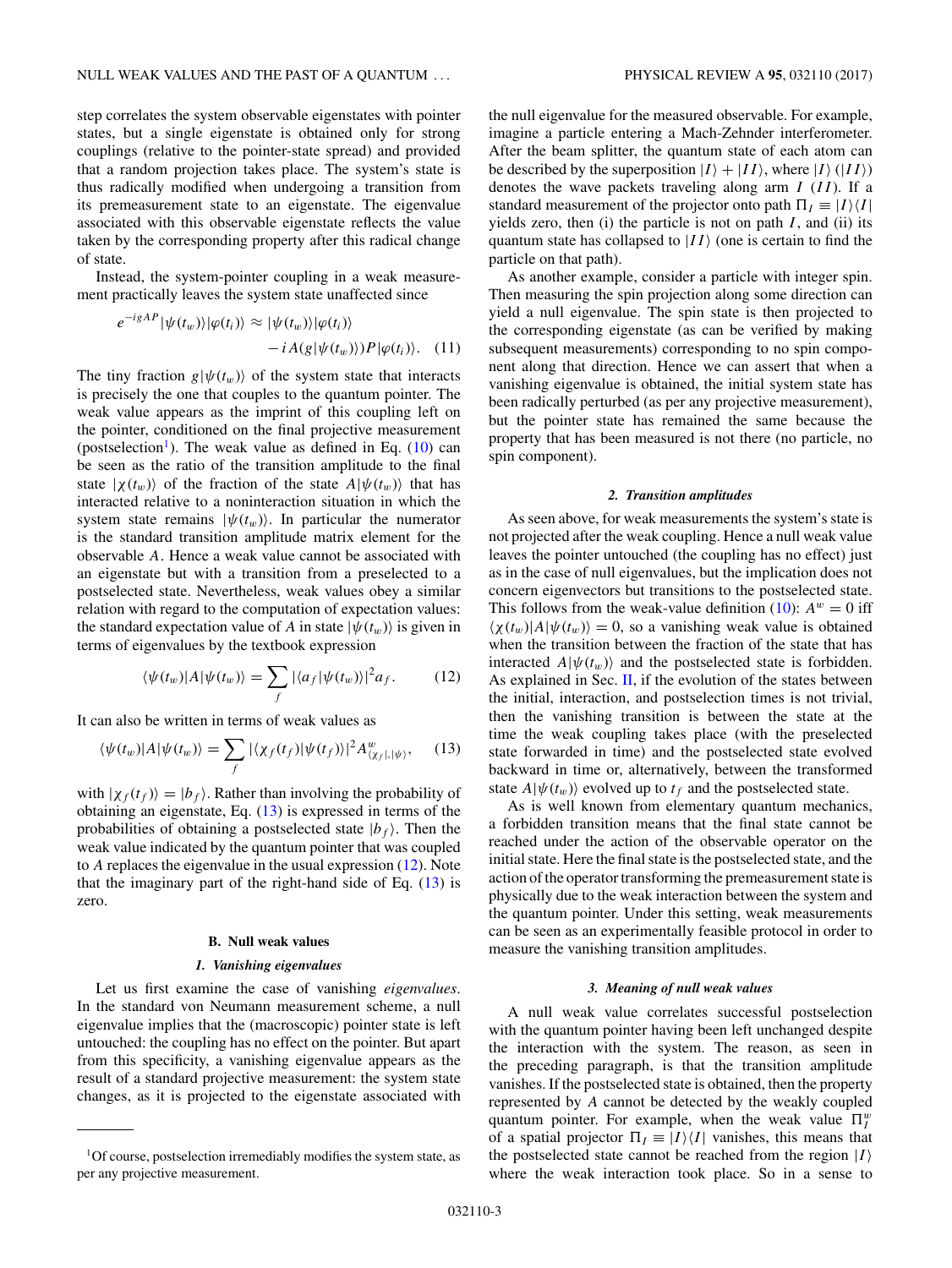<span id="page-3-0"></span>

FIG. 1. A three-path interferometer for spin-1 particles with a provision for recombination of the two lower paths. Weak measurements take place at times  $t_k$  (as indicated at the bottom) at the points shown. For appropriately chosen preselected and postselected states (see text), null weak values are obtained at  $O$  and  $O'$  but not at  $E, F, E',$  or  $F'.$ 

be specified and refined below, it is cogent to assert that the system could not have been in region  $|I\rangle$  (conditioned on successful postselection) because quantum correlations prevent the system from reaching the final state from a particle localized in that region at the time it coupled to the pointer. For some more general observable *A*, a null weak value  $A^w = 0$ means that the transformation produced by the coupling on the system is such that the postselected state cannot be reached. For this reason we may say again that the property corresponding to *A* is "not there" in the region where the interaction took place, consistent with the fact that the quantum pointer's state remains unchanged by the coupling.

### **C. Illustrations**

### *1. Three-path interferometer*

Let us assume spin-1 particles (e.g., atoms) are separated by a beam splitter into three paths. To be specific let us take the initial state as

$$
|\psi_i\rangle = |m_z = 0\rangle |\xi\rangle, \tag{14}
$$

where  $\xi(\mathbf{r}) \equiv \langle \mathbf{r} | \xi \rangle$  is the spatial part of the wave function and  $|m_z = 0\rangle$  stands for the spin state  $|J = 1, m_z = 0\rangle$  (spin projection quantized along the **zˆ** axis with azimuthal number  $m<sub>z</sub> = 0$ ). We assume  $\xi(\mathbf{r})$  can be represented by a Gaussian.

At  $t = 0$  the wave packet enters the beam-splitter region denoted SG in Fig. 1. For  $t > 0$ ,  $|\xi\rangle$  separates into three wave packets each associated with a given value of  $m_\alpha = -1, 0, 1$ , and the wave function becomes

$$
|\psi(t)\rangle = \sum_{k=-1,0,1} d_k(\alpha)|m_\alpha = k\rangle |\xi_k(t)\rangle.
$$
 (15)

The states  $|m_{\alpha} = \pm 1, 0\rangle$  are the three eigenstates of the spin component along the direction *α***ˆ**, and the complex numbers *d<sub>k</sub>*( $\alpha$ ) are given by  $d_k(\alpha) = \langle m_\alpha = k | m_z = 0 \rangle^2$ . The wave packets then evolve along the paths shown in Fig. 1, where the separations and recombinations of the path are obtained through the so-called Humpty Dumpty problem  $[25,26]$ .<sup>3</sup>

Weak interactions with quantum pointers can take place in the regions  $D, E, F, E', F', O$ , and  $O'$ , as indicated in Fig. 1. A final projective measurement takes place at time  $t_f$  upon exiting the interferometer by employing beam splitter SG2 in order to measure the spin component along some direction  $\hat{\phi}$ . The final postselected state is chosen to be

$$
|\chi_f\rangle = |m_f\rangle|\xi(t_f)\rangle \equiv \sum_{k=-1}^{1} \langle m_\alpha = k | m_\phi = +1 \rangle |m_\alpha \rangle
$$
  
=  $k \rangle |\xi(t_f)\rangle,$  (16)

with  $|m_f\rangle \equiv |m_{\phi} = +1\rangle$ . The direction  $\hat{\phi}$  is chosen such that the following condition holds:

$$
\sum_{k=-1,0} d_k(\alpha) \langle m_f | m_\alpha = k \rangle = 0. \tag{17}
$$

We can now compute the spatial projector weak values employing Eq. [\(10\)](#page-1-0). Let  $\Pi_X$  denote the spatial projector in region  $X, \Pi_X = |\Gamma_X\rangle \langle \Gamma_X|$ , which can be taken to be a Gaussian encompassing at most the spatial extent of the wave packet, given by

$$
\Gamma_X(\mathbf{r}) = \left(\frac{2}{\pi \Delta^2}\right)^{1/2} e^{-(\mathbf{r} - \mathbf{r}_X)^2/\Delta^2}.
$$
 (18)

The results are (see the time labels in Fig. 1)

$$
t = t_1: \Pi_E^w = 1, \qquad \Pi_F^w = -1,
$$
 (19)

$$
t = t_2: \Pi_D^w = 1, \qquad \Pi_O^w = 0,
$$
 (20)

$$
t = t_3: \Pi_{E'}^w = 1, \qquad \Pi_{F'}^w = -1, \tag{21}
$$

$$
t = t_4 : \Pi^w_{O'} = 0,
$$
 (22)

assuming the projector width  $\Gamma_X(\mathbf{r})$  [Eq. (18)] overlaps with the spatial wave function (otherwise, the ones will be somewhat smaller than 1, although the null weak values remain 0). The computation of these weak values is detailed in the Appendix.

Null weak values in Eqs. (19)–(22) are obtained at *O* and  $O'$ .  $\Pi_{O'}^w = 0$  can be understood from the fact that the state vector going through  $O'$  is orthogonal to the postselection

<sup>&</sup>lt;sup>2</sup>Technically, SG is a Stern-Gerlach apparatus with an inhomogeneous magnetic field directed along the direction *α***ˆ**. This separates the wave packets according to their associated spin projection along  $\hat{\alpha}$ .  $d_k(\alpha)$  is given by the reduced Wigner rotational matrix element generally denoted  $\langle m_{\alpha} | m_{\beta} \rangle \equiv d_{m_{\alpha},m_{z}}^{J=1}(\beta - \alpha)$ .

<sup>&</sup>lt;sup>3</sup>In principle the dynamics of the wave packets  $|\xi_k\rangle$  can be computed exactly by solving the Schrödinger equation of a particle

in an inhomogeneous magnetic field [\[24\]](#page-8-0), although this point is not important in the present context.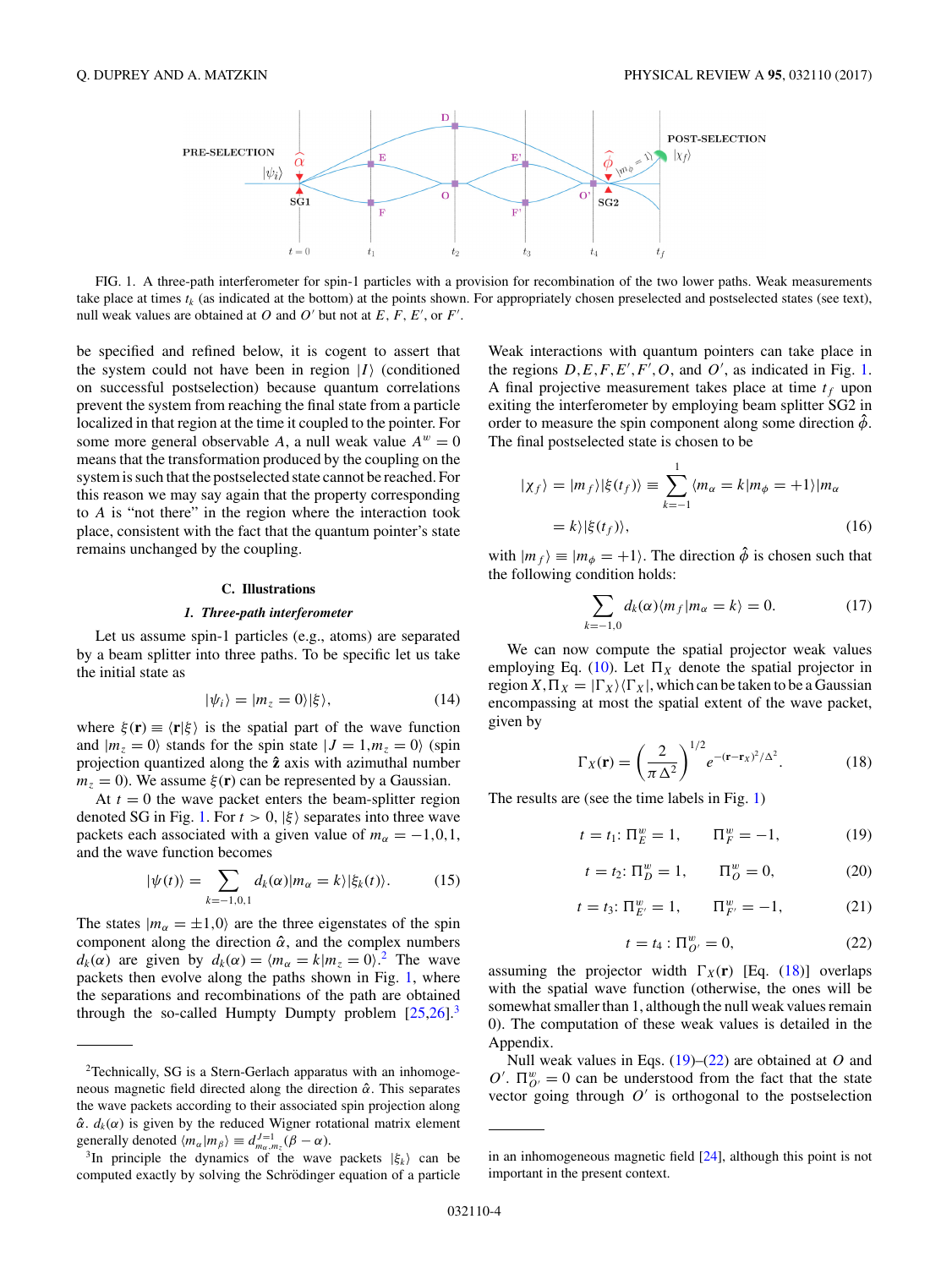<span id="page-4-0"></span>

FIG. 2. The nested Mach-Zehnder (MZ) interferometer setup. For an appropriately postselected state, null weak values are obtained at *E* and *E* (on the lower arm of the larger MZ) but not inside the nested MZ (the projector weak values on arms *A* and *B* are nonzero).

state. The transition amplitude  $\langle \chi_f(t_4) | \Pi_{Q'} | \psi(t_4) \rangle$  vanishes, implying that the final state  $|\chi_f\rangle$  can therefore be reached only via the upper path with  $k = +1$  (going through *D*). Now the state vector  $|\psi(t_4)\rangle$  going through  $O'$  results from the superposition of the wave packets earlier localized at *E* and *F* . Standard quantum mechanics tells us that the overall transition amplitude  $\langle \chi_f(t_3)|[\Pi_{E'} + \Pi_{F'}] |\psi(t_3) \rangle$  vanishes but not the individual components  $\langle \chi_f(t_3) | \Pi_{E'} | \psi(t_3) \rangle$  and  $\langle \chi_f(t_3)|\Pi_{F'}|\psi(t_3)\rangle$ , and hence the weak values [\(21\)](#page-3-0) and [\(22\)](#page-3-0) are non-null. The same reasoning applies to the weak values  $\Pi_E^w$  and  $\Pi_F^w$  that do not vanish; the pointers placed at points *E* and *F* will therefore move, while  $\Pi_{O}^{w} = 0$  and the quantum pointer coupled to the system there will not move. We interpret these results in Sec. IV  $\overline{B}$ , but it should be noted that if the weak values  $\Pi_X^w$  are taken to account for the particle not being there or being there according to whether the weak value is null or not, then we see that our weakly coupled pointers detect a particle inside the inner loop at  $E'$  and  $F'$ , although no particle entered this inner loop (as it was not detected by the pointer at *O*) and no particle went out (as no particle was detected by the pointer at  $O'$ ).

### *2. Nested Mach-Zehnder interferometer*

The nested MZI example, introduced by Vaidman [\[3\]](#page-7-0), has been amply reproduced and discussed in several papers [\[12,14–20,22,23\]](#page-8-0), so we will recall only the main features. A photon enters a Mach-Zehnder interferometer (arms *C* and *E* in Fig. 2). A second MZI defining paths *A* and *B* is placed on arm  $E$  (labeled  $E'$  behind the nested MZI). Postselection is defined by successful detection in port *D*. The weak values are

$$
t = t_1: \Pi_C^w = 1, \qquad \Pi_E^w = 0,
$$
 (23)

$$
t = t_2: \Pi_A^w = 1, \qquad \Pi_B^w = -1,
$$
 (24)

$$
t = t_3: \Pi_{C'}^{w} = 1, \qquad \Pi_{E'}^{w} = 0.
$$
 (25)

As in the previous example, the detector appears to be reached only by photons having taken arm *C* on the grounds that, at  $t = t_3$  previous to postselection,  $\prod_{E'}^w = 0$ . However, inside

the nested MZI on the same arm, the weak values  $\Pi_A^w$  and  $\Pi_B^w$ are non-null (pointers detect the photon's presence), although no photon can be detected coming in or coming out since the weak values at  $E$  and  $E'$  vanish.

### **IV. DISCUSSION**

### **A. General remarks**

The main issue arising from the examples depicted in Figs. [1](#page-3-0) and 2 introduced in the preceding section concerns the inference that can be made about the past of a particle's motion based on the weak values. A solution to this issue will depend on a thorough understanding of the weak values (and, more specifically, on null weak values) and on being clear on the underlying interpretational assumptions that are sometimes implicitly made concerning the content of the standard formalism of quantum mechanics. The salient feature that calls for an explanation, irrespective of any stance regarding the status of weak values, is the fact that asymptotically weakly coupled pointers are triggered when placed inside the "loops" seen in Figs. [1](#page-3-0) and 2, but they are left intact (i.e., they do not detect anything) when placed ahead of or after the loop. We will not discuss here the explanations [\[12,14–16,20\]](#page-8-0) given for the specific classical optics experiment reported in Ref. [\[22\]](#page-8-0), which do not touch the fundamental aspects we are focusing on in this work.<sup>4</sup> From a fundamental standpoint, different approaches can be considered, ranging from denying weak values have any bearing on the particle properties (as properties hinge on a system being in an eigenstate of the relevant observable) to assuming null weak values are a manifestation of some novel underlying physics (like a

<sup>&</sup>lt;sup>4</sup>Reference [\[12\]](#page-8-0) actually predates the experiment, but the main argument in the present context is that in a practical optics experiment attempts to simultaneously measure the weak values given in Eqs. (23)–(25) will result in leaks that will render  $\Pi_E^u$ and  $\Pi_{E'}^w$  nonvanishing (we are assuming instead that the couplings are sufficiently weak that correlations between weak pointers, which appear at second order in the coupling interactions, can be neglected).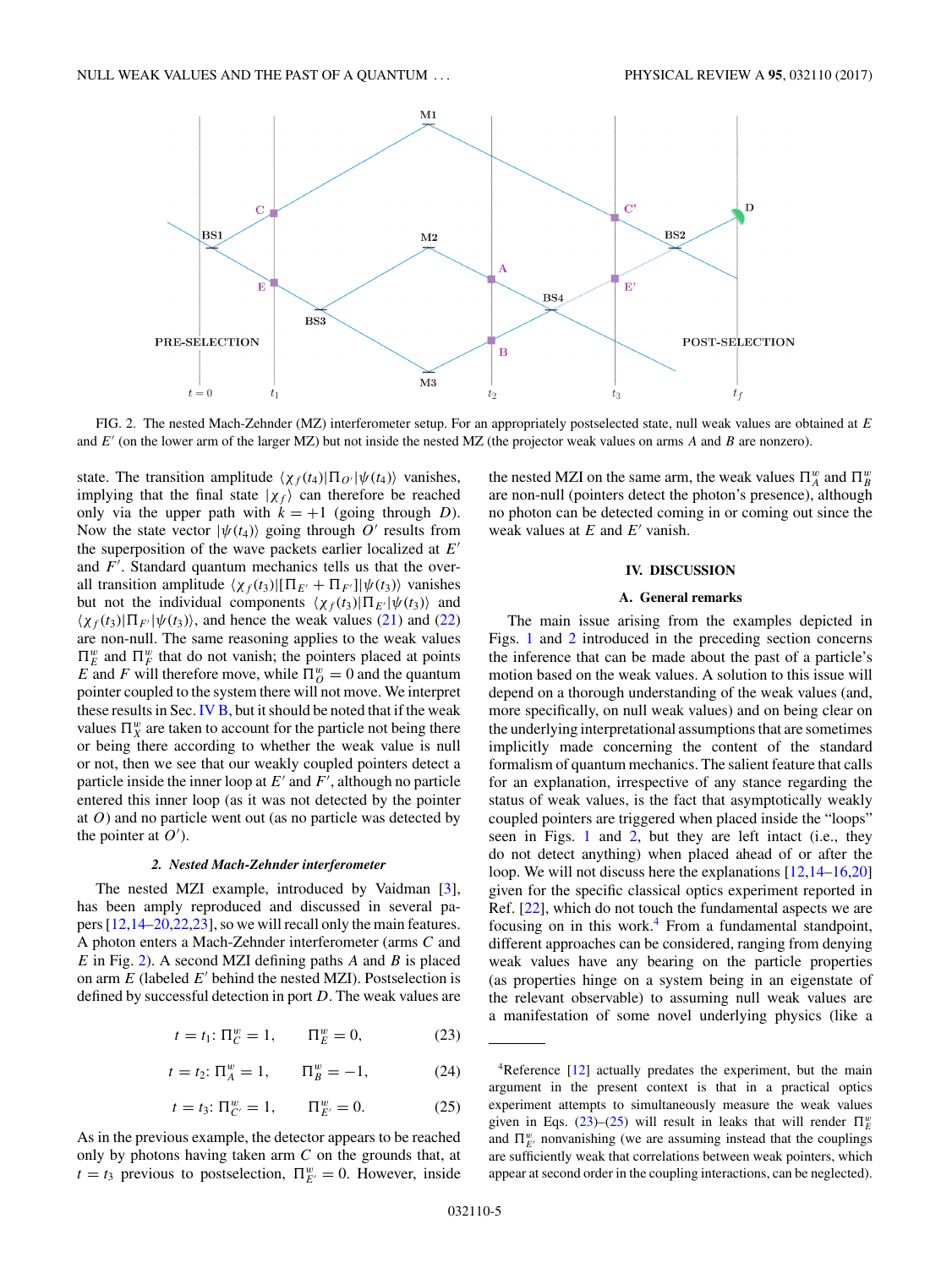<span id="page-5-0"></span>wave coming from the future postselected state). We will mostly focus here on analyzing how null weak values can be interpreted.

#### **B. Interpretation of null weak values**

### *1. Null weak values for projection operators*

As explained in Sec. [III B,](#page-2-0) a null weak value of a system observable *A* is a statement about a vanishing transition amplitude that can be inferred from a quantum pointer coupled to *A*. If we are looking at the transition amplitude of  $\Pi_X \equiv$  $|X\rangle\langle X|$ , then

$$
\langle \chi(t_w)|\Pi_X|\psi(t_w)\rangle = \langle \chi(t_f)|U(t_f,t_w)\Pi_X U(t_w,t_i)|\psi(t_i)\rangle
$$
  
= 0 (26)

is known from standard quantum mechanics to mean that the final state  $|\chi(t_f)\rangle$  cannot be reached from  $|\psi(t_i)\rangle$  by going through *X*. It is important to stress that this is a statement concerning the observable  $\Pi_X$  (representing a physical property) and not the wave function. An analogy with classical optics (as proposed in Ref. [\[14\]](#page-8-0) to describe the nested MZI in Sec. III  $\mathbb{C}$  2) can at best be only partially useful because although the classical and quantum waves take all the paths inside the interferometers, the classical electromagnetic wave is defined in physical space, whereas the quantum wave function is defined over an abstract configuration space and there is no consensus on its physical meaning. $5$  This is the reason measurements in quantum mechanics have a special status.

According to Eq.  $(26)$ , the postselected state cannot be reached by the fraction of the system state coupled to the quantum pointer because that fraction evolved up to  $t_f$ , which is  $U(t_f, t_w) \prod_X U(t_w, t_i) | \psi(t_i) \rangle$ , is orthogonal to the postselected state. This property is not specific to weak measurements. Indeed, Eq.  $(7)$  holds if the coupling is strong.<sup>6</sup> Let us apply Eq. [\(7\)](#page-1-0) with a strong coupling to the three-path interferometer for a quantum pointer placed at *O*, initially in state  $\varphi_O(x,t_i)$ . The postselected state is given by Eqs. [\(16\)](#page-3-0) and [\(17\)](#page-3-0), and  $\Pi_O U(t_2,t_i) | \psi(t_i) \rangle$  obtained from Eq. [\(A5\)](#page-7-0) is seen to be orthogonal to  $\chi(t_w)$ . Therefore Eq. [\(7\)](#page-1-0) implies that

$$
\varphi_O(x, t_f) = \varphi_O(x, t_i) \tag{27}
$$

for each single run (for which postselection is obtained); the quantum pointer has been left untouched by the strong coupling. This is unambiguously taken to mean that the particle did not go through *O*. Applying the same reasoning to a pointer strongly coupled to the particle at *D* leads to  $\varphi_D(x,t_f) \propto$  $\varphi_D(x + g, t_i)$ : for each run the quantum pointer at *D* acts as

a detector that gets triggered, from which we conclude that the particle took path *D* [indeed,  $\Pi_D U(t_2,t_i) | \psi(t_i) \rangle$  is *not* orthogonal to  $\langle \chi(t_2) |$ . Now if the strongly coupled quantum pointer is placed instead at  $E'$  or  $F'$  (or for that matter at  $E$  or *F*), there will be individual runs for which

$$
\varphi_{E'}(x,t_f) \propto \varphi_{E'}(x+g,t_i),\tag{28}
$$

indicating that the particle was along path *E* . Having Eqs. (27) and (28) is not seen as a contradiction because they can never be realized jointly for strong interactions (in a Bohrian-like fashion, we would say that the conditions of the experiment are changed by inserting strongly coupled pointers at different positions, so as a whole we are not talking about the same physical situation).

In the asymptotically weak coupling limit, however, all these conditions can be realized jointly because the weak interactions do not break the system coherence. Arguably, this cannot change the meaning of the transition amplitudes: if  $\langle \chi(t_2)|\Pi_O|\psi(t_2)\rangle = 0$  for a strong coupling implies that the system having evolved from the initial state  $|\psi(t_i)\rangle$  cannot be found at O when detected in state  $|\chi(t_f)\rangle$ , the same should hold for a weak coupling. The crucial difference between strong and weak couplings concern the system's state, not the transition amplitude: strong interactions drive the system to an eigenstate of the spatial projector, breaking the system coherence. The eigenstate-eigenvalue link can then hold. This is not the case for weak couplings, and this is precisely the reason the system coherence is not modified and that weak values  $\Pi_{\theta}^{w} = 0$ and  $\Pi_{E'}^w = 1$  can be observed jointly. The bottom line is that the interpretation of a null weak value as reflecting the absence of a system property in the region in which the weak coupling took place hinges on one's stance concerning quantum properties and the eigenvalue-eigenstate link (see Sec. IV  $C$  2).

In our view, the fact that weakly coupled quantum pointers can detect whether weak values are null or not is an indication that weak values can be regarded as physical but they convey a different property ascription than the one arising from the eigenstate-eigenvalue link. In the path integral approach, a functional represents the value of a system property along each path connecting the initial and final points, and the transition amplitude is obtained by summing the functional over all the available interfering paths (see [\[28\]](#page-8-0)). The null weak value at *O* in Fig. [1](#page-3-0) can be understood in this way: the functional that takes opposite values on paths *E* and *F* so that  $\Pi_E^w = -\Pi_F^w$ is summed at *O* to yield a vanishing transition amplitude. From a quantum perspective, there is nothing paradoxical in measuring a null weak value at  $O$  but not at  $E$  and  $E'$ : this appears as a consequence of taking the superposition principle seriously. If the system cannot go through *O* and be detected in the postselected state, then we can say that "the particle was not there" provided "was" is employed in a liberal sense because "the system" is generally taken to mean "the system state," whereas here we are discerning a particular particle property correlated with a transition to a postselected state.

### *2. Null weak values for general observables*

While our focus up to now has been on null weak values for projectors, most of what was written above holds also for

<sup>&</sup>lt;sup>5</sup>The standard view is that the wave function does not refer to a physical reality but is only a computational tool [\[27\]](#page-8-0).

<sup>&</sup>lt;sup>6</sup>A strong coupling here does not imply a projective measurement; we are simply assuming the same unitary evolution as per Eq. [\(3\)](#page-1-0) but with a coupling strong enough to yield orthogonal pointer states for each system eigenvalue. The difference from an asymptotically weak coupling is that the coherence properties of the system are spoiled by the orthogonality of the entangled pointer states.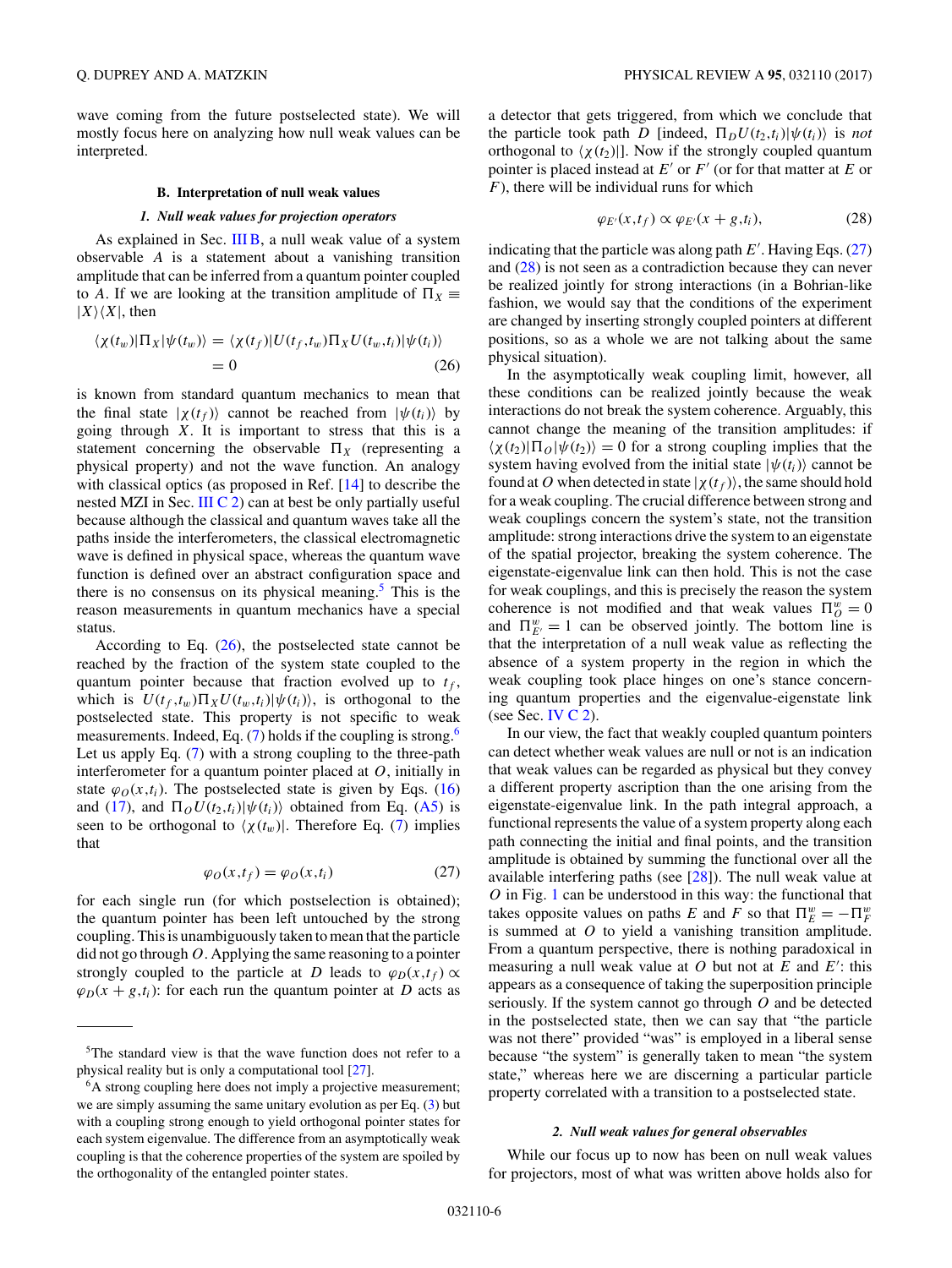<span id="page-6-0"></span>null weak values of some general observable *A,* with Eq. [\(26\)](#page-5-0) being replaced by

$$
\langle \chi(t_w)|A_X|\psi(t_w)\rangle = \langle \chi(t_f)|U(t_f,t_w)A_XU(t_w,t_i)|\psi(t_i)\rangle
$$
  
= 0, (29)

with the subscript *X* indicating that *A* is coupled to a quantum pointer in region *X* (ideally, we could write  $A_X \equiv \Pi_X A \Pi_X$ for a pointlike interaction at *X*). The main difference is that projectors have a null eigenvalue, rendering the connection between null weak values and eigenvalues of projectors more straightforward than for observables that do not possess a null eigenvalue. In particular the analogy made in Sec. [IV B 1](#page-5-0) between strong and weak couplings does not work, as a strong interaction couples the system eigenstates (with no null eigenvalue) to orthogonal pointer states. But the interpretation remains the same: the weak coupling changes the tiny fraction of the system state that couples to the quantum pointer into a state that will evolve to be orthogonal to the postselected state. In the case of successful postselection, quantum correlations imply that the property represented by *A* will not couple to a pointer located at *X*, and in this restricted sense, this property is "not there." This conclusion is in line with Eq. [\(13\)](#page-2-0), which tells us that the expectation value of  $A$  at time  $t_w$ can be obtained at time  $t_f$  by measuring the observable *B* but disregarding the eigenstates  $|b_f\rangle$  for which the transition amplitude  $\langle b_f | U(t_f, t_w) A | \psi(t_w) \rangle$  vanishes.

To sum up, a null weak value should thus be understood as a statement concerning the absence of the property represented by the observable in the region in which the weak interaction took place, given the initial preparation and conditioned on final postselection. It is important to emphasize that a vanishing transition amplitude is to be associated with the absence of that specific property of the system that coupled to the weak pointer. This is sometimes forgotten when employing the "weak-trace" criterion, as we now discuss.

### **C. Inferring a particle's past**

### *1. Weak-trace criterion*

The weak-trace criterion was defined in Ref. [\[3\]](#page-7-0) as indicating the whereabouts of a detected particle (in a fixed postselected state) by looking at the weak trace left by the particle when locally coupled to a quantum pointer. The coupling should be minimally disturbing, i.e., sufficiently weak that the coherence properties of the system are left unaffected. Standard quantum mechanics tells us, as reviewed in Sec. [II,](#page-1-0) that the corresponding trace left on the quantum pointer's state will precisely be the weak value of the system observable that coupled to the pointer. Of course, a quantum particle is not a classical pointlike object, so we can expect to find simultaneous traces on different paths (like on the two arms of a usual Mach-Zehnder interferometer). But according to the weak-trace criterion the particle was *not* in regions where the projector weak values vanished (and the relevant quantum pointers were left intact). Now if this criterion is endorsed, the illustrations given above in which a particle leaves weak traces inside some inner loop while no weak trace is left before or after the loop call for an explanation.

Vaidman suggests this "surprising" effect can be explained naturally by adopting an interpretative framework combining the two-state vector formalism (in which the weak values appear as the effective interaction due to the overlap of a preselected state evolving forward in time and a postselected state evolving backward in time) in the context of the manyworlds model [\[3\]](#page-7-0). Alonso and Jordan remarked [\[17\]](#page-8-0) that adding prisms on the arms of the nested interferometer in Fig. [2](#page-4-0) did not change the weak values  $(23)$ – $(25)$  but led to detectable deflections at *E* and *E* . They wondered whether in a Wheeler-like fashion this effect could not be interpreted as the photon leaving retroactively a trace at *E* depending on the presence of a prism inserted after the photon has left arm *E* and entered the nested MZI.

Simpler explanations are available. First, we remark that it is perfectly possible (and it is generally the case) to have at some point *X* a vanishing spatial projector weak value in region  $\Pi_X^w$  while the weak value of another observable *A* (like a given spin component) measured at the same location is nonvanishing  $(A^w \neq 0)$ . This is straightforward to implement in the three-path interferometer by coupling at  $O$  or  $O'$  an angular momentum component  $J_\gamma$  (where  $\hat{\gamma}$  can be almost any arbitrary axis) to the quantum pointer;  $\Pi_{O}^{w} = 0$  and  $\Pi_{O'}^{w} = 0$ will still hold, although the angular momentum weak values there  $(J_\gamma)_{\mathcal{O}}^w$  and  $(J_\gamma)_{\mathcal{O}}^w$  will be nonzero. In the nested MZI setup modified with prisms [\[17\]](#page-8-0), it would arguably be simpler to write the relevant photon observable related to the selective deflection induced by the prism and find that the corresponding weak values do not vanish at *E* and *E* . Hence the weak-trace criterion should therefore be employed with reference to a specific system property. If we specify that we are inferring the particle's past trajectory, since a trajectory is defined by the space-time points  $\{t_k, \mathbf{r}(t_k)\}$ , the relevant weak measurements are those related to the sole system position and involve indeed the projection operators.

This brings us to the second point: a quantum particle is not a classical object (hence not even a particle in this sense). Inferring a particle's past (not only its past trajectory) should then involve the different properties that can be measured. Weak values of different observables will vanish at different locations. While detecting different properties in alternative locations would be startling for a classical particle, this is not so for an evolving quantum system envisaged as an extended undulatory entity whose local properties depend on interfering paths.

#### *2. Strong-trace criterion*

We term here "strong-trace criterion" the scheme according to which a quantum particle's past makes sense only when based on the eigenstate-eigenvalue link. This is remarkably the case of the consistent-histories approach, whose starting point is to define a property from eigenvectors spanning the corresponding Hilbert space subspaces. Griffiths has recently given a consistent-histories (CH) account of the nested MZI problem [\[19\]](#page-8-0). CH asserts that attempting to give an account of the particle's presence inside the inner MZI is meaningless: the history family in which arms *A* and *B* of the inner MZI would be treated as mutually exclusive is inconsistent. This is to be expected whenever properties are grounded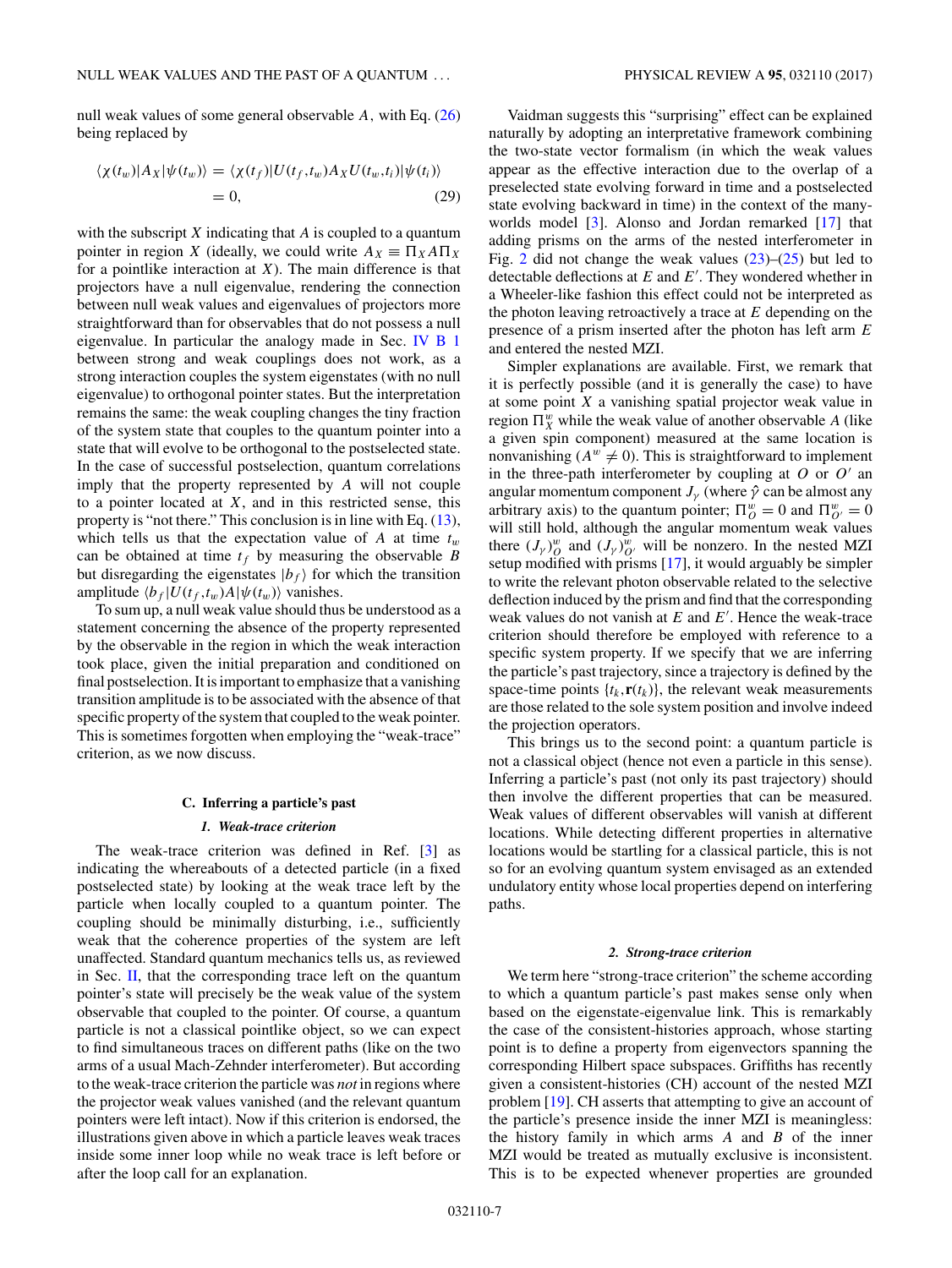<span id="page-7-0"></span>on assigning probabilities, and the CH framework precisely pinpoints what type of histories can describe an evolving quantum system and why two histories may be incompatible on these grounds. While there is no place for weak measurements in the CH approach (given that weak measurements do not abide by the eigenstate-eigenvalue link), it would be instructive to see how CH explains the existence of weakly coupled pointers that measure quantities proportional to transition amplitudes. Unfortunately, this is not done in Ref. [\[19\]](#page-8-0), where instead of weak measurements as introduced in Sec. [II,](#page-1-0) strong interactions with a weak probability are discussed (the implications are examined in [\[21\]](#page-8-0)).

Employing a totally different framework also based ultimately on obtaining probabilities as specified by the eigenstate-eigenvalue link, Sokolovski [\[18\]](#page-8-0) does attempt to give a meaning to the weakly coupled pointers. In his view a path is real if a probability for taking a path can be obtained, but a path is virtual if only a transition amplitude can be attached to it. A strongly coupled meter creates real paths, while in the limit of small interactions a weakly coupled pointer picks up a "relative path amplitude" that has no bearing on the real interactions that have taken place. A vanishing transition amplitude at *X* is then relevant only insofar as it indicates that a single standard strong pointer inserted at *X* would not detect the particle there, but according to  $[18]$ , it is meaningless to make any assertion concerning the property of the system if interferences are not lifted by a strong coupling that will end up projecting the pointer to a state associated with a given system eigenstate.

The strong-trace criterion fits well with the conventional view in which a property (represented by an observable) can be ascribed to a quantum system only when it is in an eigenstate of that observable. But from the start, the strong-trace criterion discards any possibility to infer a property from protocols implementing nondestructive weak interactions. By restricting quantum property ascription to changes of the state vector, the strong-trace criterion has difficulty giving significance to the output of weakly coupled pointers that do not change the state of the system but give an indication of the value of an observable correlated with a detection in a postselected state. Indeed, such pointers, which can be experimentally observed, are then given a counterfactual significance (if a projective measurement would have been made instead, then the result indicated by that particular weak pointer would have been obtained), a rather peculiar stance.

### **V. CONCLUSION**

In this work we have analyzed the properties and meaning of null weak values in the context of inferring the past of a quantum particle from interactions of the system with weakly coupled pointers. A null weak value of an observable *A*

obtained at some location *X* means that the system property represented by *A* cannot be found at *X* and detected in the postselected state. The past of a quantum particle can be inferred by taking into account all of its observables, not only spatial projectors. The fact that discontinuous traces of a given property can be experimentally observed from weakly coupled pointers seems to be an indication that the wave-function superposition is related to a physical phenomenon, rather than being a mere computational artifact.

## **APPENDIX: WEAK VALUES IN THE THREE-PATH INTERFEROMETER**

We detail here the computation of the weak values for the three-path interferometer described in Sec. [III C 1.](#page-3-0) As an example, let us give the calculation for the weak values at  $t = t_2$ . We have by the very definition [\(10\)](#page-1-0)

$$
\Pi_D^w = \frac{\langle \chi_f(t_f) | U(t_f, t_2) \Pi_D U(t_2, t_i) | \psi_i \rangle}{\langle \chi_f(t_f) | U(t_f, t_2) U(t_2, t_i) | \psi_i \rangle}.
$$
 (A1)

Then keeping in mind that  $\Pi_D|\xi_k(t_2)\rangle = 0$  for  $k = 0, -1,$ Eq.  $(15)$  leads to

$$
\Pi_D^w = \frac{\langle \xi_f(t_f) | U(t_f, t_2) \Pi_D | \xi_{k=+1}(t_2) \rangle d_1(\alpha) \langle m_f | m_\alpha = 1 \rangle}{\sum_{k=-1}^1 d_k(\alpha) \langle m_f | m_\alpha = k \rangle},\tag{A2}
$$

which simplifies, given our choice of  $|m_f\rangle$ , encapsulated by the condition  $(17)$ , to

$$
\Pi_D^w = \langle \xi(t_f) | U(t_f, t_2) \Pi_D | \xi_A(t_2) \rangle \approx 1. \tag{A3}
$$

For the weak value in the region *O* we have

$$
\Pi_{O}^{w} = \frac{\langle \chi_{f}(t_{f}) | U(t_{f}, t_{2}) \Pi_{O} U(t_{2}, t_{i}) | \psi_{i} \rangle}{\langle \chi_{f}(t_{f}) | U(t_{f}, t_{2}) U(t_{2}, t_{i}) | \psi_{i} \rangle}.
$$
 (A4)

Following Eq. [\(15\)](#page-3-0),  $U(t_2,t_i)|\psi_i\rangle$  is of the form

$$
U(t_2, t_i)|\psi_i\rangle = d_1(\alpha)|m_\alpha = +1\rangle|\xi_D(t_2)\rangle + \sum_{k=-1,0} d_k(\alpha)|m_\alpha
$$
  
=  $k\rangle|\xi_D(t_2)\rangle,$  (A5)

and  $\Pi_O|\xi_D(t_2)\rangle$  vanishes [since there is no spatial overlap between  $|\Gamma_{O}\rangle$  and  $|\xi_{D}(t_2)\rangle$ ]. The weak value becomes

$$
\Pi_{O}^{w} = \frac{\langle \xi(t_f)|U(t_f, t_2)\Pi_{O}|\xi_{O}(t_2)\rangle}{\langle \chi_f(t_f)|U(t_f, t_2)U(t_2, t_i)|\psi_i\rangle} \times \left[\sum_{k=-1,0} d_k(\alpha)\langle m_f|m_{\alpha} = k\rangle\right] = 0; \quad (A6)
$$

indeed, the square brackets in this equation vanish since this is precisely the condition [\(17\)](#page-3-0) imposed for the postselection state.

The other weak values given in Eqs.  $(19)$ – $(22)$  are computed in the same way.

- [1] N. Bohr, *Albert Einstein: Philosopher-Scientist* (MJF Books, New York, 1949), Chap. 7.
- [3] L. Vaidman, [Phys. Rev. A](https://doi.org/10.1103/PhysRevA.87.052104) **[87](https://doi.org/10.1103/PhysRevA.87.052104)**, [052104](https://doi.org/10.1103/PhysRevA.87.052104) [\(2013\)](https://doi.org/10.1103/PhysRevA.87.052104).
- [4] A. Matzkin, [Phys. Rev. Lett.](https://doi.org/10.1103/PhysRevLett.109.150407) **[109](https://doi.org/10.1103/PhysRevLett.109.150407)**, [150407](https://doi.org/10.1103/PhysRevLett.109.150407) [\(2012\)](https://doi.org/10.1103/PhysRevLett.109.150407).
- [2] J. A. Wheeler, in *Quantum Theory and Measurement*, edited by J. A. Wheeler and W. H. Zurek (Princeton University Press, Princeton, NJ, 1983), Chap. 1.13.
- [5] Y. Aharonov, D. Z. Albert, and L. Vaidman, [Phys. Rev. Lett.](https://doi.org/10.1103/PhysRevLett.60.1351) **[60](https://doi.org/10.1103/PhysRevLett.60.1351)**, [1351](https://doi.org/10.1103/PhysRevLett.60.1351) [\(1988\)](https://doi.org/10.1103/PhysRevLett.60.1351).